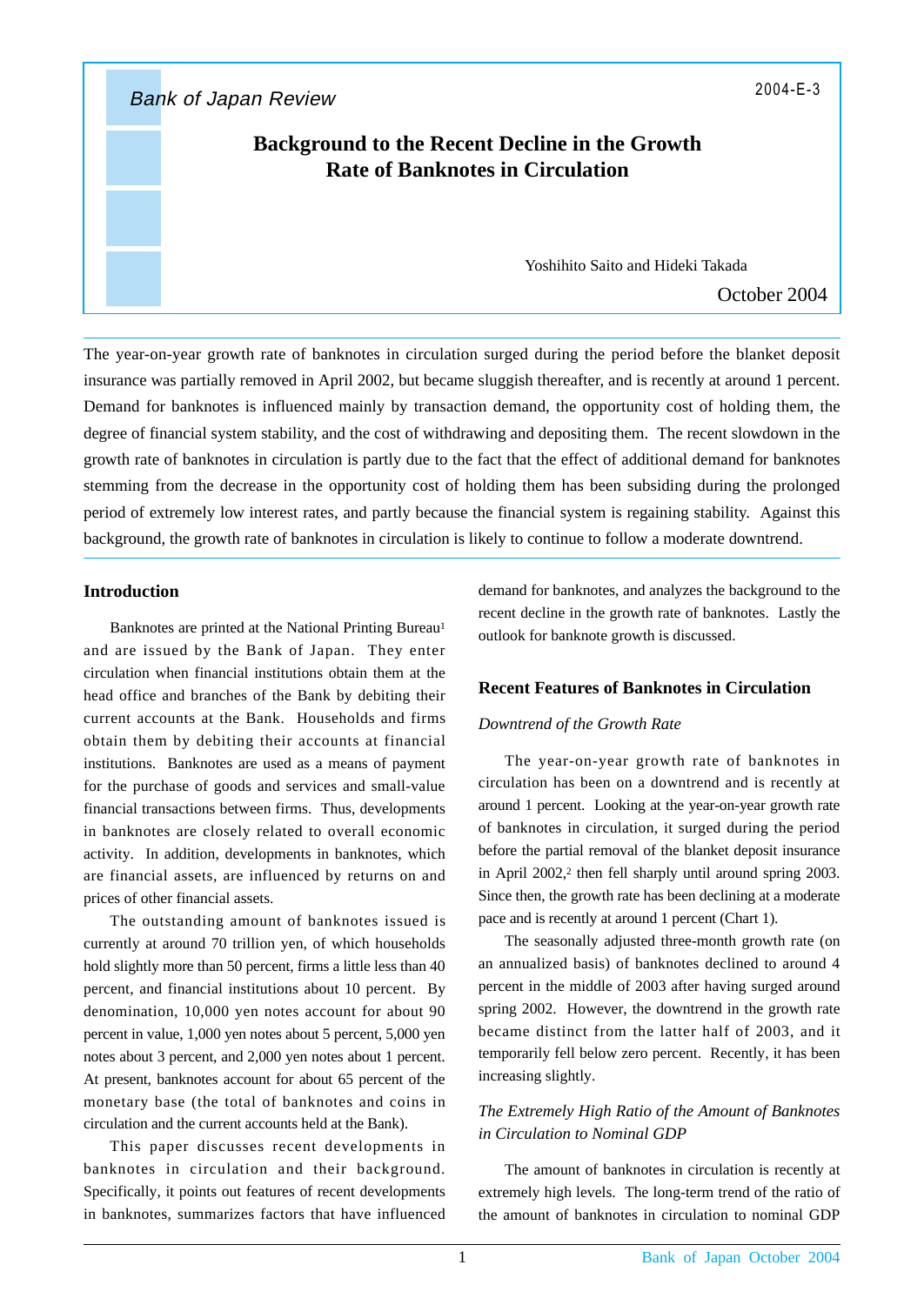

had been stable at around 8 percent until the first half of the 1990s (Chart 2). However, the ratio surged from the second half of the 1990s and recorded 15.4 percent at the end of 2003, the highest level since World War II. Although the growth rate has been declining slightly since its peak in 2003, it is still extremely high compared with its long-term trend.



## *A Drop in Banknotes Issued by and Returned to the Bank*

Both the amounts of banknotes withdrawn from and returned to the Bank by financial institutions have been declining substantially.3 They both increased in 2000 after having declined in 1999, but they started to decline again from 2001. Recently they have been declining by around 10 percent on a year-on-year basis (Chart 3).



The decline reflects low levels of transactions of banknotes between financial institutions and the Bank. This is basically because transactions of banknotes between financial institutions on one hand and households and firms on the other are declining: households and firms do not seem to be depositing or withdrawing banknotes so frequently. As a result of the decline in the amount of banknotes withdrawn from and returned to the Bank, daily fluctuations in banknotes in circulation have been gradually becoming smaller (Chart 4).

#### **Chart 4 Distribution of Daily Changes in Amount Outstanding of Banknotes in Circulation**



### **Factors Influencing Demand for Banknotes**

### *Basic Factors*

#### *Transaction Demand*

Banknotes are a widely used payment instrument for various economic transactions, and they are used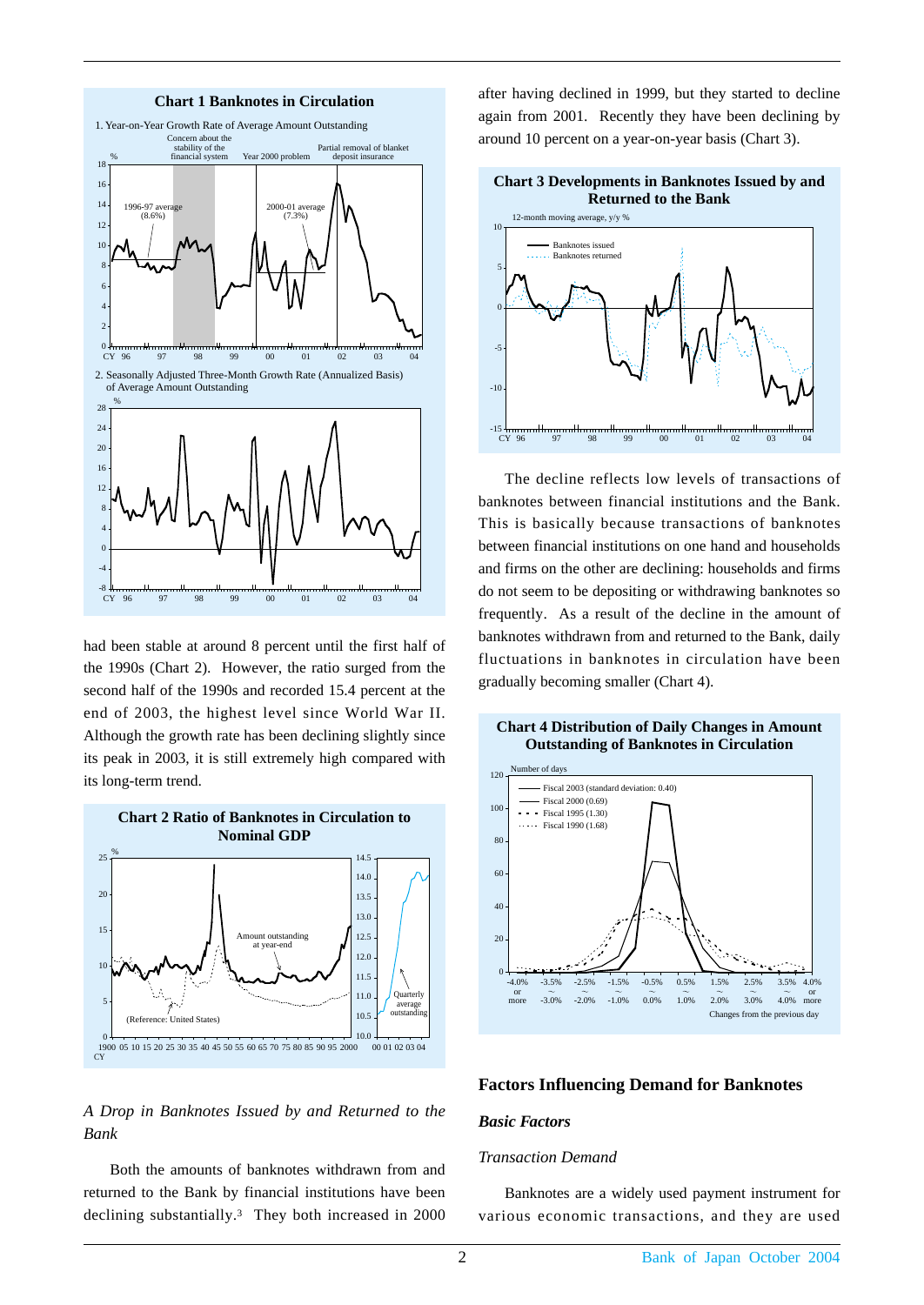especially for small-value payments.4 One would therefore expect a strong correlation between economic activity and demand for banknotes: demand for banknotes rises as buoyant economic activity increases transaction value. In fact, the amount of banknotes in circulation and nominal GDP generally showed a positive correlation until the early 1990s: banknotes in circulation increased during periods of economic expansion while they declined during recessions (Chart 5). However, since the second half of the 1990s, no positive correlation has been observed, because the impact of the opportunity cost of holding banknotes and financial system stability has been greater than that of transaction demand.





Transaction demand produces a distinct seasonal pattern in banknotes in circulation (Chart 6). On a weekly basis, the amount of banknotes in circulation increases before the weekend, reflecting increased demand for use in shopping and leisure activities on Saturdays and Sundays, while the amount decreases at the beginning of the week. On a monthly basis, the amount of banknotes in circulation increases during the last few days of the month when payroll payments and settlement of various transactions increase, while the amount decreases early in the following month. On a yearly basis, the amount of banknotes in circulation increases in December due to payment of winter bonuses and withdrawal of extra cash to prepare for the end of the year and the New Year. It also increases during the weeks in late April and early May which include several national holidays, due to demand for cash to spend during that period. However, as a result of the decline in banknotes withdrawn from and returned to the Bank, the seasonal pattern in banknotes in circulation has become less distinct since the 1990s.

### *Opportunity Cost of Holding Banknotes*

Banknotes do not bear interest, so there is an opportunity cost involved in holding them. The

#### **Chart 6 Seasonal Pattern of Banknotes in Circulation**



opportunity cost is the return which could have been obtained by investing in other assets instead of holding banknotes. Thus, demand for banknotes declines when the opportunity cost increases and vice versa.

For households and firms, the opportunity cost is the return on financial assets which can be substituted for banknotes. One of the most common opportunity costs is the interest rate on ordinary deposits, which have high substitutability for banknotes. Interest rates on term deposits, yields on government bonds, and gains from stocks can be an opportunity cost, although they have lower substitutability for banknotes than ordinary deposits. Furthermore, demand for banknotes can be influenced by changes in the return on real assets due to fluctuations in the economic growth rate and the inflation rate.5

Looking at the relationship between demand for banknotes and the opportunity cost, the ratio of banknotes in circulation to nominal GDP is negatively correlated with interest rates on ordinary deposits: demand for banknotes increases as interest rates decline (Chart 7). Particularly since the middle of the 1990s, the downward slope has become almost flat with extremely low interest rates, indicating that a small decline in interest rates substantially increases demand for banknotes.



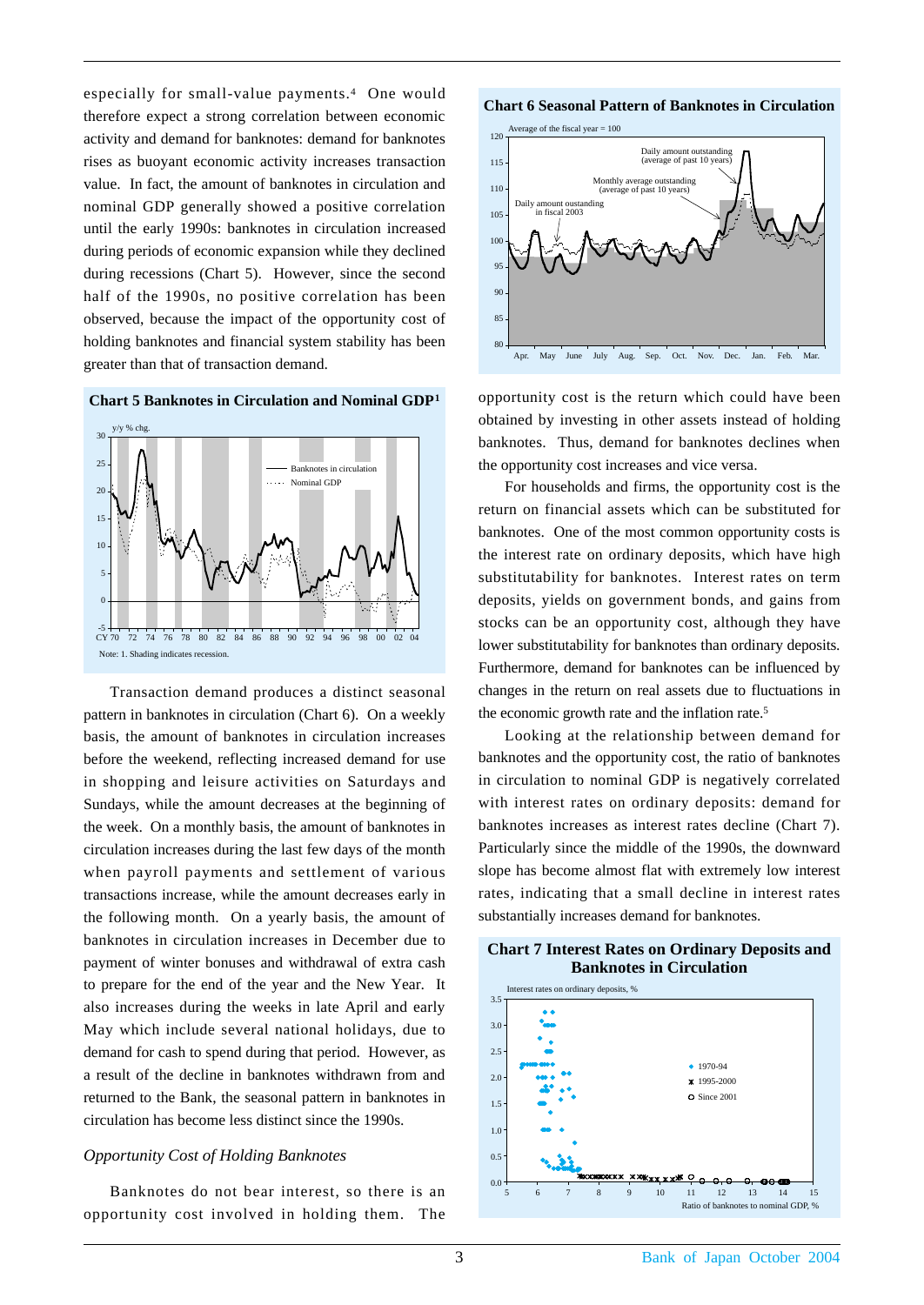### *Stability of the Financial System*

Demand for banknotes is influenced by changes in confidence in financial system stability as perceived by households and other economic agents and by changes in the environment surrounding the financial system. For example, if a bank failure raises concerns about the financial system, economic agents tend to withdraw deposits from banks to increase their banknote holdings. On the other hand, if confidence in financial system stability increases, banknotes held by economic agents will shift back to bank deposits.

Such demand for banknotes can also be considered as demand based on a kind of opportunity cost: the return on deposits adjusted for risks. In other words, the expected return falls in proportion to the extent of the decline in depositors' confidence in the safety of bank deposits. Thus, the decline in the opportunity cost of holding banknotes increases demand for them.

## *Costs of Withdrawing and Depositing Banknotes at Banks*

The cost of adjusting the balance of banknotes, i.e., the cost involved in withdrawing and depositing banknotes, also influences demand for banknotes.

For example, if fees for withdrawing cash from automated teller machines (ATMs) decline, households will withdraw banknotes more frequently as the need arises, not holding more banknotes than necessary at home. In this case, the average amount of banknotes in circulation declines. A reduction in traveling costs would influence demand for banknotes in a similar way.

In addition, the cost involved in the safekeeping of banknotes influences demand for them. Even though banknotes are individually very light, large numbers weigh a considerable amount. There is also the risk of loss or theft during safekeeping and transportation. These costs rise as the number of banknotes held increases, and therefore an increase in banknotes in circulation has in itself a dampening effect on demand for banknotes.

## *The Relationship between Extremely Low Interest Rates and Demand for Banknotes*

In the current situation where interest rates are extremely low, it should be noted that developments in demand for banknotes are quite different from those under normal circumstances.

When interest rates are extremely low, the opportunity cost of holding banknotes is close to zero, and thus a shock that boosts demand for banknotes may easily trigger a large shift from deposits to banknotes. For example, in a situation where there is concern about financial system stability, depositors may consider the risk-adjusted return on deposits to be extremely low when interest rates are low. In such a situation, demand for banknotes, which are risk-free assets, will surge even though the return on banknotes is nil.

On the other hand, once a large amount of banknotes enters circulation, the amount outstanding will not decline easily even after the effects of a shock that boosts demand subside. This is because, given that the opportunity cost of holding banknotes is extremely small, the return on deposits adjusted for the cost related to depositing banknotes is negative, and it pays to hold banknotes at home.

## **Factors behind the Recent Fluctuations in Banknotes in Circulation**

Recent fluctuations in banknotes in circulation can be explained by the following factors.

First, demand for banknotes stemming from transaction demand seems to be increasing in line with the economic recovery. 1,000 yen notes—which are more easily influenced by transaction demand and have a relatively strong correlation with economic activity continue to show relatively stable growth while growth of 10,000 yen notes and 5,000 yen notes has become sluggish (Chart 8).6



Second, the effect of additional demand for banknotes stemming from the low opportunity cost is subsiding recently. Looking back in the 1990s, the decline in the opportunity cost reflecting the decrease in interest rates on deposits increased demand for banknotes. Particularly since the second half of the 1990s, a slight decline in interest rates has substantially boosted demand for banknotes because the opportunity cost has declined to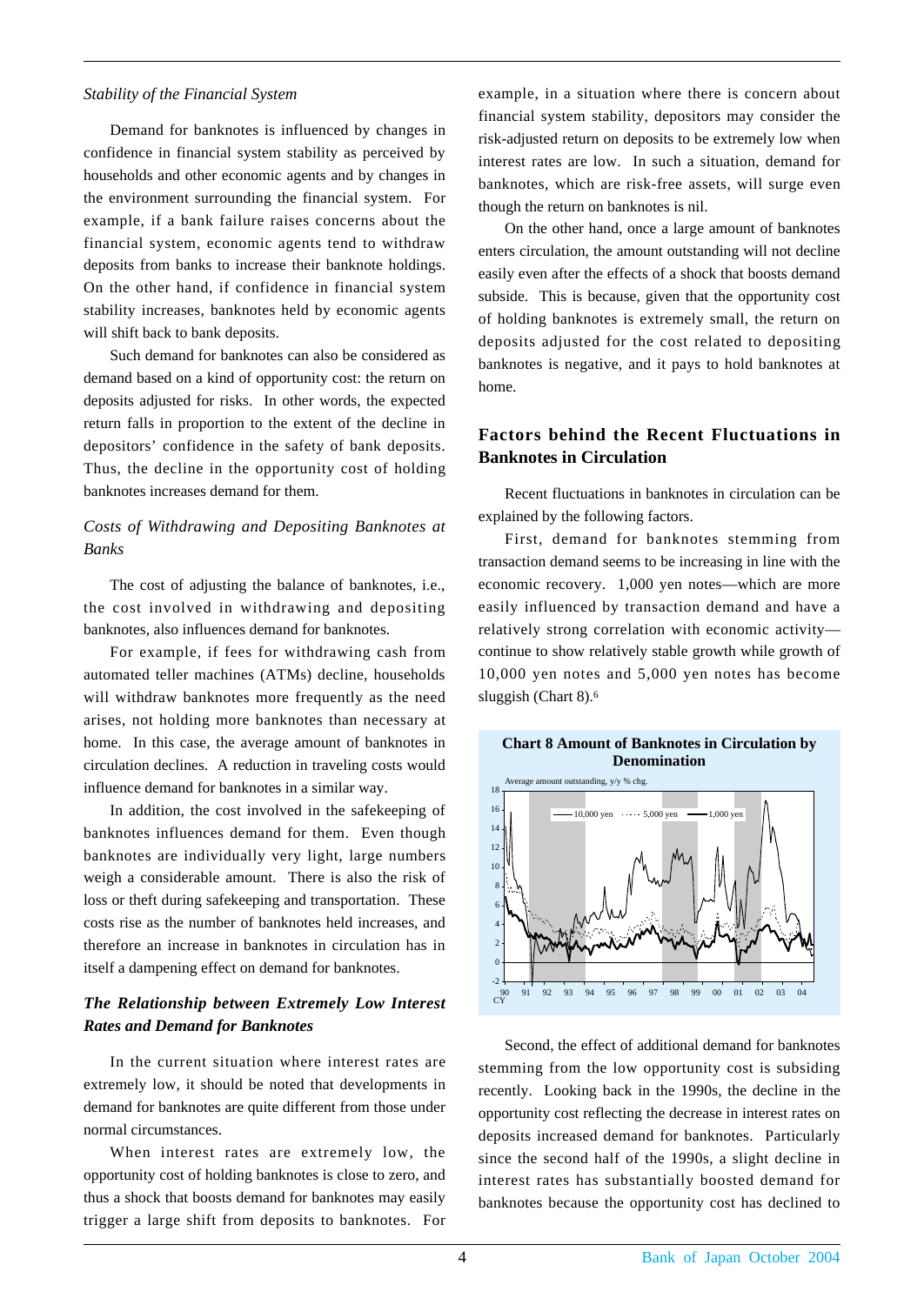almost zero. However, in recent months, the effect on banknotes in circulation of additional demand for banknotes is subsiding gradually in a prolonged period of extremely low interest rates. Interest rates on term instruments declined moderately throughout the 1990s, but they have hardly changed since around 2001 (Chart 9). Some interest rates have declined slightly, for example those on ordinary deposits in 2003, but there has been no further decline since then. Furthermore, it is possible that the increase in stock prices and long-term interest rates since 2003 has somewhat reduced demand for banknotes by raising the opportunity cost.



Third, demand for banknotes due to concern about financial system stability seems to be declining. During 1997-1998 when concern about financial system stability increased, demand for banknotes surged. It also surged when the blanket deposit insurance was partially removed in 2002 (Chart 1). The increase in demand for banknotes stemming from concern about financial system stability was especially large at the time of the partial removal of the blanket deposit insurance since the opportunity cost of holding banknotes had already declined considerably.<sup>7</sup> Recently, however, demand for banknotes due to concern about financial system stability seems to be declining. This is because the financial system is regaining stability and households' and firms' confidence in financial system stability seems to have improved thanks to progress in the disposal of nonperfoming loans, the recovery in banks' profits, and the rise in bank stock prices.

If confidence in financial system stability were to decrease, as when blanket deposit insurance was partially removed, not only households and firms but also financial institutions would increase their holdings of banknotes. Recently, the growth rate of banknotes held by financial

institutions has been slowing sharply due to the increase in confidence in financial system stability, and this has contributed to the decline in the growth rate of banknotes in circulation (Chart 10).



It should be noted that, although the financial system is regaining stability, the pace of decline in the growth rate of banknotes in circulation has been very slow. In fact, the amount of banknotes in circulation as a percentage of nominal GDP has recently risen to about 14 percent from slightly less than 13 percent at the time before the partial removal of the blanket deposit insurance. This is due to a peculiarity of demand for banknotes when interest rates are extremely low, as described earlier. Given that the opportunity cost of holding banknotes is almost zero and there are costs involved in withdrawing and depositing banknotes, households and firms are reluctant to go to banks frequently to deposit extra banknotes that they hold. For this reason, daily fluctuations in banknotes in circulation are small, and the amount of banknotes in circulation has remained at a high level.

Lastly, net changes in the costs of withdrawing and depositing banknotes are not clear. For example, while major banks charge fees for using ATMs on Saturdays, they have reduced the fees for selected customers. In addition, as the number of ATMs placed by banks and ATM management companies at convenience stores has increased, it has become more convenient to withdraw and deposit banknotes, thereby reducing the cost, although it is difficult to measure quantitatively.8 Meanwhile, the cost of holding and safekeeping banknotes is rising in line with the increase in banknotes in circulation.

To summarize, the recent decline in the growth rate of banknotes in circulation is mainly due to the following factors: the effect of increased demand for banknotes due to the decline in interest rates is gradually falling off; and the financial system is regaining stability. At the same time, the pace of decline in the growth rate of banknotes